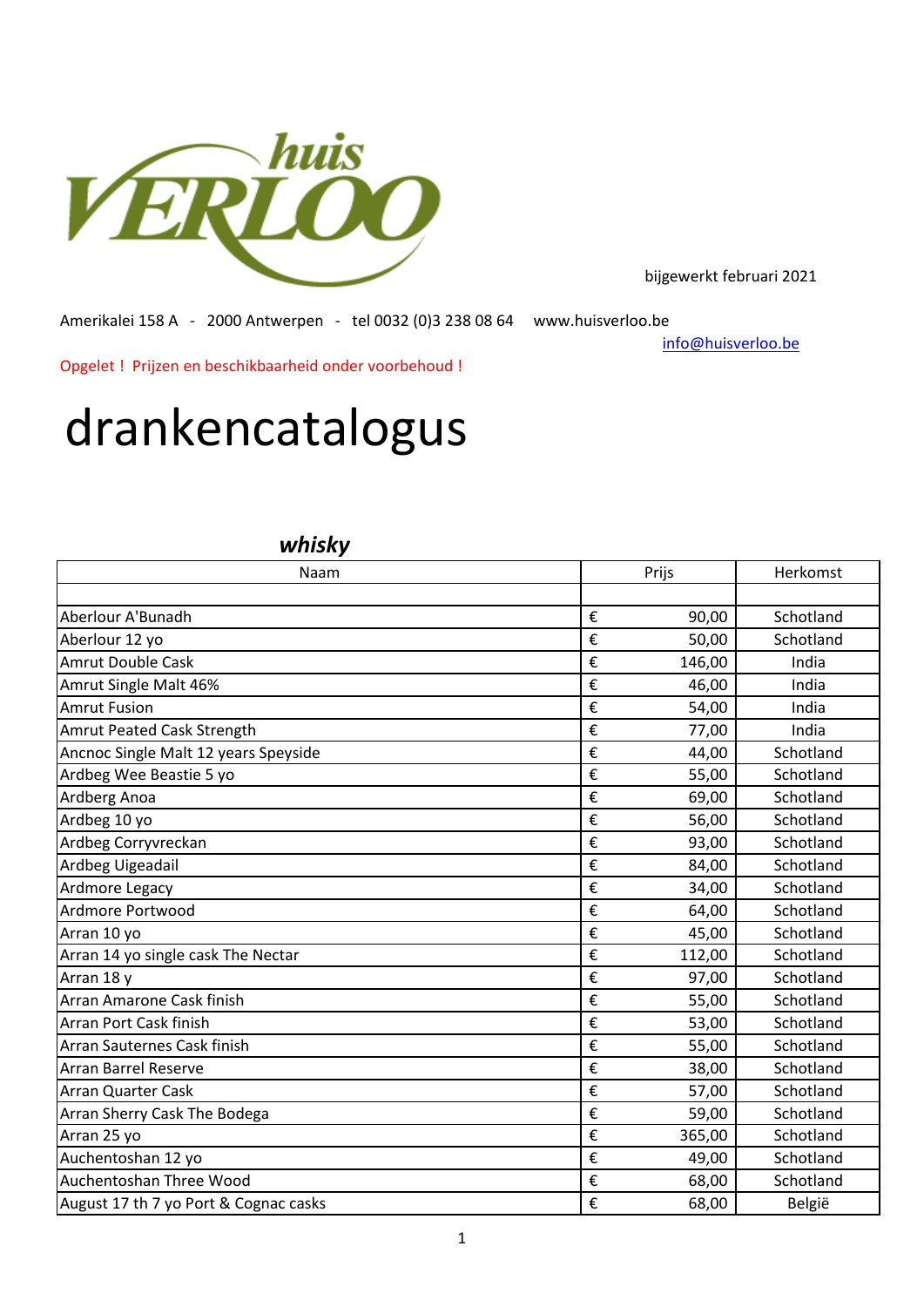| Balblair 12 yo                                  | €                       | 53,00          | Schotland              |
|-------------------------------------------------|-------------------------|----------------|------------------------|
| Balblair 15 yo                                  | €                       | 80,00          | Schotland              |
| Balblair 18 yo                                  | €                       | 121,00         | Schotland              |
| Balvenie 12 yo Single Barrel                    | €                       | 71,00          | Schotland              |
| Balvenie 14 y Carribean Cask                    | €                       | 66,00          | Schotland              |
| Balvenie Doublewood 12 yo                       | €                       | 65,00          | Schotland              |
| Balvenie Doublewood 17 yo                       | €                       | 131,00         | Schotland              |
| Balvenie Peat Week 14 yo                        | €                       | 71,00          | Schotland              |
| Balvenie Portwood 21 yo                         | €                       | 197,00         | Schotland              |
| Balvenie 15 yo Single Sherry Barrel             | €                       | 114,00         | Schotland              |
| Ben Nevis 10 y                                  | €                       | 73,00          | Schotland              |
| Benriach 10 yo                                  | €                       | 43,00          | Schotland              |
| Benriach Smoky 10 yo                            | €                       | 48,00          | Schotland              |
| Benriach 12 yo                                  | €                       | 50,00          | Schotland              |
| Benriach Smoky 12 yo                            | €                       | 56,00          | Schotland              |
| Benriach 21 yo                                  | €                       | 170,00         | Schotland              |
| Benriach 1994 24 yo Peated Marsala              | €                       | 384,00         | Schotland              |
| Benriach 1991 27 yo Rum Cask                    | €                       | 570,00         | Schotland              |
| Benriach Cask Strength Batch 1                  | €                       | 78,00          | Schotland              |
| Benromach Organic                               | €                       | 60,00          | Schotland              |
| <b>Big Peat</b>                                 | €                       | 66,00          | Schotland              |
| <b>Big Peat Chistmas Edition</b>                | €                       | 74,00          | Schotland              |
| Blackbull 12 yo Blended                         | €                       | 58,00          | Schotland              |
| Blair Athol 12 yo Douglas Laing Provenance      | €                       | 68,00          | Schotland              |
| Blanton's Original Single Barrel Bourbon        | €                       | 59,00          | <b>USA</b>             |
| Bowmore 12 yo                                   | €                       | 49,00          | Schotland              |
|                                                 |                         |                |                        |
| Bowmore 15 yo                                   | €                       | 78,00          | Schotland              |
| Bowmore 18 yo                                   | €                       | 124,00         | Schotland              |
| Bowmore 25 yo                                   | €                       | 465,00         | Schotland              |
| Bowmore Nr. 1                                   | €                       | 40,00          | Schotland              |
| Bowmore Giftset 3 X 5 cl                        | €                       | 20,00          | Schotland              |
| Bowmore Vault no1 first edition                 | €                       | 99,00          | Schotland              |
| Bowmore Vault no1 second edition                | $\boldsymbol{\epsilon}$ | 111,00         | Schotland              |
| Braeckman 12 yo single barrel                   | €                       | 84,00          | België                 |
| Bruichladdich Islay Barley 2011                 | €                       | 73,00          | Schotland              |
| <b>Bruichladdich The Classic Laddie</b>         | €                       | 59,00          | Schotland              |
| Bruichladdich Bere Barley 2010                  | €                       | 82,00          | Schotland              |
| Bruichladdich The Organic 2010                  | €                       | 82,00          | Schotland              |
| <b>Buffalo Trace Bourbon</b>                    | €                       | 35,00          | <b>USA</b>             |
| <b>Bulleit Bourbon</b>                          | €                       | 34,00          | <b>USA</b>             |
| Bunnahabhain 11 y Sherry Gordon & Macphail      | €                       | 58,00          | Schotland              |
| Bunnahabhain 12 yo                              | €                       | 60,00          | Schotland              |
| Bunnahabhain 15 yo Douglas Laing Old Particular | €                       | 161,00         | Schotland              |
| Bunnahabhain 18 yo                              | €                       | 160,00         | Schotland              |
| Bunnahabhain Stiuireadair                       | $\boldsymbol{\epsilon}$ | 47,00          | Schotland              |
| Bunnahabhain Toiteach A Dha                     | €                       | 59,00          | Schotland              |
| Bushmills 10 yo                                 | €                       | 37,00          | lerland                |
| <b>Bushmills Black Bush</b>                     | €                       | 29,00          | lerland                |
| Caol Ila 12 yo<br>Caol Ila Distiller's Edition  | €<br>€                  | 54,00<br>68,00 | Schotland<br>Schotland |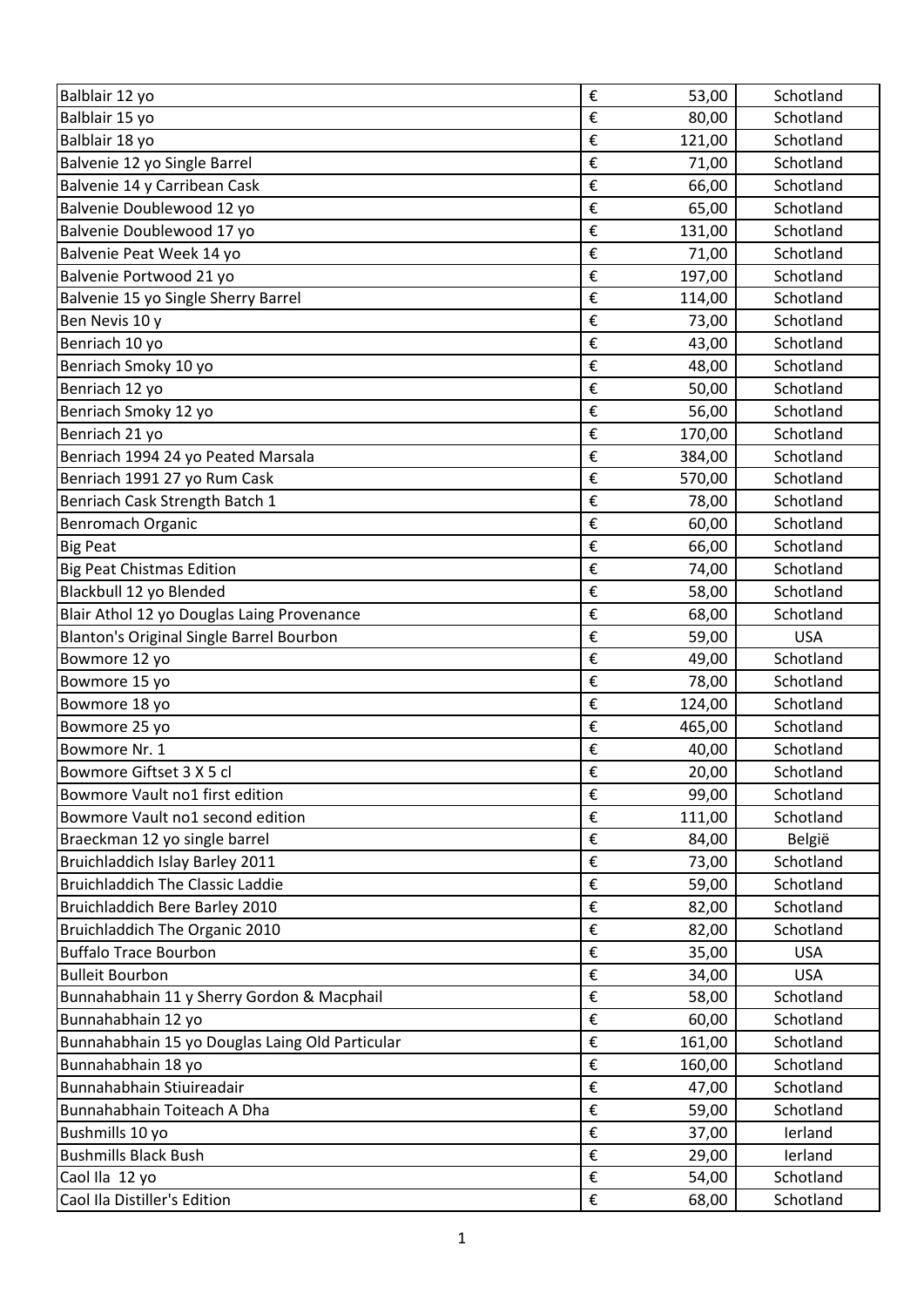| Caol Ila Unpeated 15 yo                            | €                       | 127,00 | Schotland  |
|----------------------------------------------------|-------------------------|--------|------------|
| Chivas Regal 12 yo                                 | €                       | 41,00  | Schotland  |
| Chivas Regal 18 yo Gold Signature                  | €                       | 68,00  | Schotland  |
| Chivas Regal 21 yo Royal Salute                    | €                       | 155,00 | Schotland  |
| Clynelish 14 yo                                    | €                       | 59,00  | Schotland  |
| <b>Clynelish Distillers Edition</b>                | €                       | 92,00  | Schotland  |
| Compass Box Asyla                                  | €                       | 49,00  | Schotland  |
| <b>Compass Box Hedonism</b>                        | €                       | 82,00  | Schotland  |
| <b>Compass Box Oak Cross</b>                       | €                       | 52,00  | Schotland  |
| <b>Compass Box Flaming Heart</b>                   | €                       | 150,00 | Schotland  |
| <b>Compass Box Spice Tree</b>                      | €                       | 56,00  | Schotland  |
| <b>Compass Box The Peat Monster</b>                | €                       | 55,00  | Schotland  |
| <b>Compass Box The Peat Monster Arcana</b>         | €                       | 90,00  | Schotland  |
| <b>Compass Box The Spaniard</b>                    | €                       | 56,00  | Schotland  |
| <b>Compass Box Myths I</b>                         | €                       | 157,00 | Schotland  |
| <b>Compass Box Myths II</b>                        | €                       | 157,00 | Schotland  |
| <b>Compass Box Myths III</b>                       | €                       | 157,00 | Schotland  |
| <b>Compass Box Transistor</b>                      | €                       | 50,00  | Schotland  |
| Connemara Original Peated                          | €                       | 43,00  | lerland    |
| <b>Cotswolds Single Malt</b>                       | €                       | 54,00  | Engeland   |
| Cragganmore 12 yo                                  | €                       | 45,00  | Schotland  |
| Dalmore 12 yo                                      | €                       | 58,00  | Schotland  |
| Dalmore 15 yo                                      | €                       | 92,00  | Schotland  |
| Dalmore 18 yo                                      | €                       | 145,00 | Schotland  |
| Dalmore Cigar Malt Reserve                         | €                       | 110,00 | Schotland  |
| Dalmore King Alexander III                         | €                       | 207,00 | Schotland  |
| Dalmore Port Wood                                  | €                       | 82,00  | Schotland  |
| Dalmore Quintessence                               |                         |        | Schotland  |
| Dalwhinnie 15 yo                                   | €                       | 51,00  | Schotland  |
| Dalwhinnie Distiller's Edition                     | €                       | 68,00  | Schotland  |
| Deanston Organic 15 yo                             | €                       | 95,00  | Schotland  |
| Deanston Bordeaux Red Wine Cask 2008               | €                       | 73,00  | Schotland  |
| Deanston 2007 13yo single cask for Davidoff Verloo | €                       | 80,00  | Schotland  |
| Eagle Rare 10 yo Bourbon                           | €                       | 44,00  | <b>USA</b> |
| Elijah Craig Small Batch bourbon whiskey           | €                       | 57,00  | <b>USA</b> |
| Epicurean Lowland Blended Malt                     | €                       | 52,00  | Schotland  |
| Finlaggan Old Reserve                              | €                       | 33,00  | Schotland  |
| Finlaggan Red Wine Cask                            | €                       | 50,00  | Schotland  |
| Glenallachie 10 yo Cask Strength                   | €                       | 68,00  | Schotland  |
| Glenallachie 10 yo Port Finish                     | €                       | 63,00  | Schotland  |
| Glenallachie 12 yo                                 | €                       | 51,00  | Schotland  |
| Glenallachie 12 yo PX Finish                       | €                       | 67,00  | Schotland  |
| Glenallachie 15 yo                                 | €                       | 74,00  | Schotland  |
| Glenallachie 18 yo                                 | €                       | 109,00 | Schotland  |
| Glendronach 12 yo                                  | €                       | 51,00  | Schotland  |
| Glendronach 15 yo                                  | €                       | 73,00  | Schotland  |
| Glendronach 18 yo                                  | €                       | 119,00 | Schotland  |
| Glendronach 2003 12 yo PX Cask                     | €                       | 132,00 | Schotland  |
| Glendronach 1992 26 yo Oroloso                     | €                       | 405,00 | Schotland  |
| Glendronach 1994 24 yo PX Cask                     | $\boldsymbol{\epsilon}$ | 320,00 | Schotland  |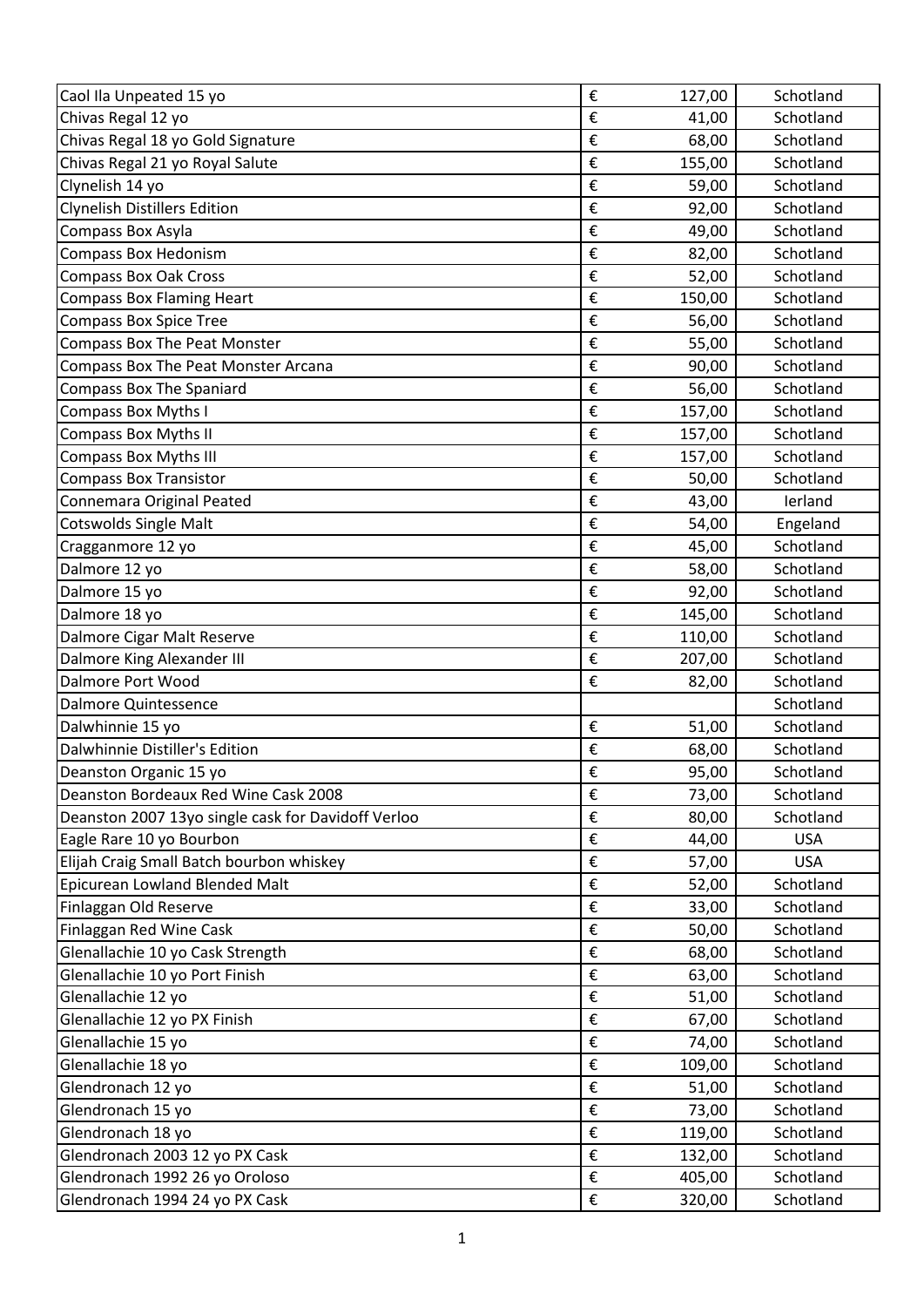| <b>Glendronach Traditionally Peated</b>     | €                       | 62,00  | Schotland  |
|---------------------------------------------|-------------------------|--------|------------|
| Glendullan 10 yo Winter Ed Liquid Treasures | €                       | 91,00  | Schotland  |
| Glenfarclas 12 yo                           | €                       | 47,00  | Schotland  |
| Glenfarclas 17 yo                           | €                       | 77,00  | Schotland  |
| Glenfarclas 25 yo                           | €                       | 135,00 | Schotland  |
| Glenfiddich 15 yo                           | €                       | 62,00  | Schotland  |
| Glenfiddich 18 yo                           | €                       | 86,00  | Schotland  |
| Glenfiddich 21 yo Gran Reserva Rum Cask     | €                       | 155,00 | Schotland  |
| <b>Glenfiddich Fire &amp; Cane</b>          | €                       | 46,00  | Schotland  |
| Glenfiddich IPA                             | €                       | 52,00  | Schotland  |
| <b>Glenfiddich Project XX</b>               | €                       | 55,00  | Schotland  |
| Glenglassaugh Evolution                     | €                       | 52,00  | Schotland  |
| Glenglassaugh Revival                       | €                       | 48,00  | Schotland  |
| Glenglassaugh Torfa                         | €                       | 53,00  | Schotland  |
| Glenglassaugh PX Wood                       | €                       | 56,00  | Schotland  |
| Glenglassaugh Octaves Batch #2              | €                       | 78,00  | Schotland  |
| Glenkinchie 12 yo                           | €                       | 46,00  | Schotland  |
| Glenlivet 18 yo                             | €                       | 78,00  | Schotland  |
| Glenlivet 2002 Georges & Smith's            | €                       | 69,00  | Schotland  |
| Glenlivet Nadurra Cask Strength             | €                       | 72,00  | Schotland  |
| Glenmorangie 10 yo The Original             | €                       | 43,00  | Schotland  |
| Glenmorangie 18 yo Extremely Rare           | €                       | 95,00  | Schotland  |
| Glenmorangie Lasanta 12yo                   | €                       | 52,00  | Schotland  |
| Glenmorangie The Nectar d'Or 12 yo          | €                       | 62,00  | Schotland  |
| Glenmorangie The Quinta Ruban 14 yo         | €                       | 59,00  | Schotland  |
| Glen Scotia Double Cask                     | €                       | 56,00  | Schotland  |
| Glen Scotia 15 yo                           | €                       | 67,00  | Schotland  |
| Glen Scotia 18 yo                           | €                       | 127,00 | Schotland  |
| Glentauchers 2005 Gordon&McPhail            | €                       | 65,00  | Schotland  |
| Girvan Proof Strength 57,1°                 | €                       | 97,00  | Schotland  |
| Gouden Carolus 70 cl                        | €                       | 49,00  | België     |
| Gouden Carolus Sherry Oak 50cl              | €                       | 51,00  | België     |
| Grant's 18 y Blended                        | €                       | 52,00  | Schotland  |
| Hanky Bannister Blended                     | €                       | 22,00  | Schotland  |
| Hazelburn Triple Distilled 10 yo            | €                       | 59,00  | Schotland  |
| Hazelburn 13 yo Oloroso Cask                | €                       | 79,00  | Schotland  |
| Hibiki Japanese Harmony                     | €                       | 103,00 | Japan      |
| Highland Park 12 yo                         | €                       | 49,00  | Schotland  |
| Highland Park 24 yo Daily Dram              | €                       | 356,00 | Schotland  |
| <b>Highland Park Dark Origins</b>           | €                       | 87,00  | Schotland  |
| Hudson Baby Bourbon                         | €                       | 37,00  | <b>USA</b> |
| Hudson Manhattan Rye                        | €                       | 39,00  | <b>USA</b> |
| Inchgower Ed 2020 Liquid Treasures          | €                       | 85,00  | Schotland  |
| Jack Daniel's Gentleman Jack                | €                       | 40,00  | <b>USA</b> |
| Jack Daniel's Single Barrel 50°             | €                       | 55,00  | <b>USA</b> |
| Jack Daniel's Honey 1l                      | €                       | 44,00  | Schotland  |
| Johnnie Walker Blue Label                   | €                       | 184,00 | Schotland  |
| Johnnie Walker Double Black                 | €                       | 40,00  | Schotland  |
| Johnnie Walker Gold Label                   | $\boldsymbol{\epsilon}$ | 53,00  | Schotland  |
| Johnnie Walker Green Label 15yo             | $\boldsymbol{\epsilon}$ | 49,00  | Schotland  |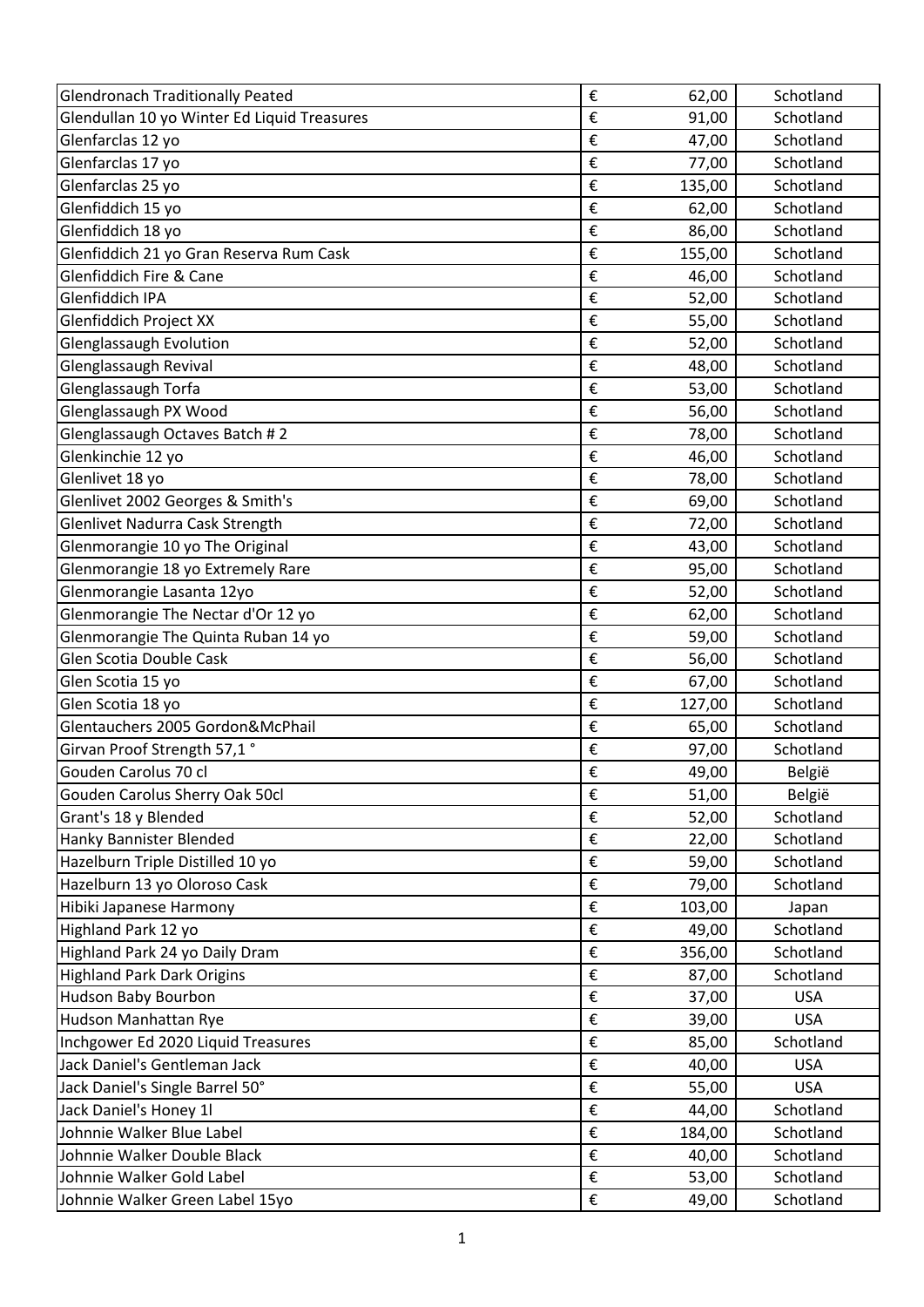| Johnnie Walker Platinum Label 18 yo                  | €                       | 80,00    | Schotland  |
|------------------------------------------------------|-------------------------|----------|------------|
| Jura Journey                                         | €                       | 41,00    | Schotland  |
| Jura Seven Wood                                      | €                       | 71,00    | Schotland  |
| Jura 21 yo                                           | €                       | 164,00   | Schotland  |
| Kavalan Port Finish                                  | €                       | 72,00    | Taiwan     |
| Kavalan Solist Sherry Cask Nectar                    | €                       | 160,00   | Taiwan     |
| Kempisch Vuur                                        | €                       | 60,00    | België     |
| Kilchoman Sanaig                                     | €                       | 67,00    | Schotland  |
| Kilchoman 100% Islay                                 | €                       | 84,00    | Schotland  |
| Kilchoman 100% Islay Bourbon single cask for Belgium | €                       | 110,00   | Schotland  |
| Kilchoman 100% Islay PX single cask for Belgium      | €                       | 110,00   | Schotland  |
| Kilchoman Loch Gorm                                  | €                       | 87,00    | Schotland  |
| Kilchoman Machir Bay                                 | €                       | 55,00    | Schotland  |
| Kilkerrran 8 yo Cask Strength                        | €                       | 61,00    | Schotland  |
| Kilkerrran 12 yo                                     | €                       | 54,00    | Schotland  |
| Kininvie 23 yo 35cl                                  | €                       | 141,00   | Schotland  |
| Kingsbarn Dream to Dram                              | €                       | 50,00    | Schotland  |
| Ladyburn 42 yo                                       | €                       | 1.800,00 | Schotland  |
| Lagavulin 8 yo                                       | €                       | 71,00    | Schotland  |
| Lagavulin 16 yo                                      | €                       | 79,00    | Schotland  |
| Lagavulin Distillers Edition                         | €                       | 96,00    | Schotland  |
| Laphroaig 10 yo                                      | €                       | 49,00    | Schotland  |
| Laphroaig Quarter Cask                               | €                       | 61,00    | Schotland  |
| Laphroaig Select                                     | €                       | 41,00    | Schotland  |
| Laphroaig Triple Wood                                | €                       | 56,00    | Schotland  |
| Laphroaig PX cask                                    | €                       | 101,00   | Schotland  |
| Laphroaig Brodir Port Cask                           | €                       | 123,00   | Schotland  |
| Ledaig 10 yo                                         | €                       | 54,00    | Schotland  |
| Ledaig Sinclair series Rioja                         | €                       | 47,00    | Schotland  |
| Loch Lomond Original Snow Edition                    | €                       | 35,00    | Schotland  |
| Loch Lomond The Open                                 | €                       | 47,00    | Schotland  |
| Longrow Peated 46°                                   | $\boldsymbol{\epsilon}$ | 55,00    | Schotland  |
| Longrow Red 18 yo Limited Edition                    | $\boldsymbol{\epsilon}$ | 144,00   | Schotland  |
| Macallan 12 yo Double Cask                           | $\boldsymbol{\epsilon}$ | 76,00    | Schotland  |
| Macallan 12 yo Sherry Cask                           | €                       | 86,00    | Schotland  |
| Mackmyra Brukswisky                                  | €                       | 51,00    | Zweden     |
| Mackmyra Moment Glöd                                 | $\boldsymbol{\epsilon}$ | 145,00   | Zweden     |
| Maker's Mark Bourbon                                 | €                       | 40,00    | <b>USA</b> |
| Michter's US Bourbon                                 | $\boldsymbol{\epsilon}$ | 58,00    | <b>USA</b> |
| Michter's US Straight Rye                            | $\boldsymbol{\epsilon}$ | 58,00    | <b>USA</b> |
| Michter's US Unblended                               | €                       | 58,00    | <b>USA</b> |
| Midleton Very Rare                                   | €                       | 205,00   | lerland    |
| Monkey Shoulder Blended                              | €                       | 35,00    | Schotland  |
| Mortlach 14 yo 2005 Douglas Laing Old Particular     | $\boldsymbol{\epsilon}$ | 139,00   | Schotland  |
| Nikka Coffey Grain                                   | $\pmb{\epsilon}$        | 58,00    | Japan      |
| Nikka Coffey Malt                                    | €                       | 63,00    | Japan      |
| Nikka Days Blended                                   | €                       | 41,00    | Japan      |
| Nikka from the Barrel 50 cl                          | €                       | 41,00    | Japan      |
| Nikka Super Rare Old                                 | €                       | 50,00    | Japan      |
| Nikka Miyagikyo single malt                          | $\boldsymbol{\epsilon}$ | 77,00    | Japan      |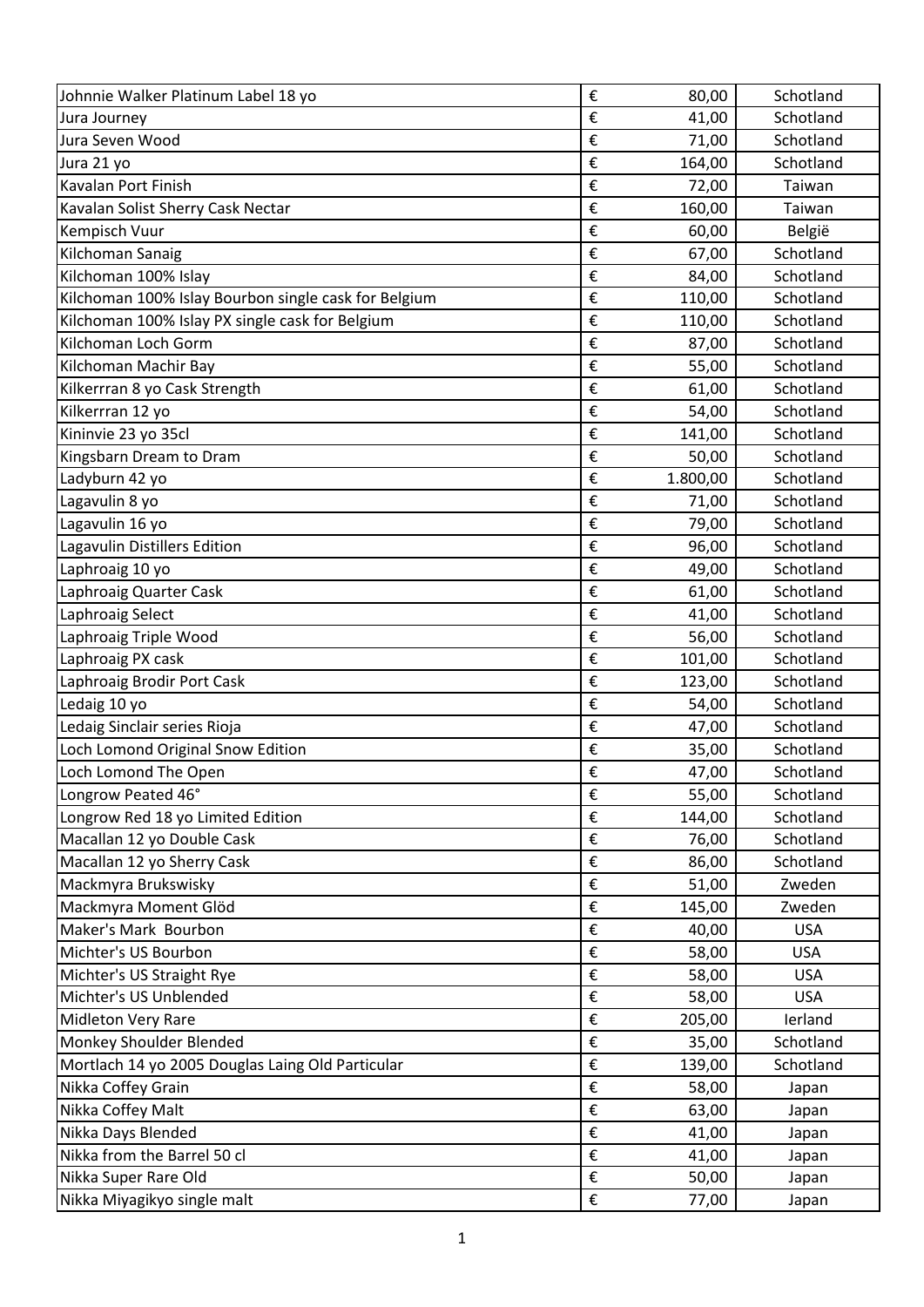| Nikka Yoichi single malt                  | €                       | 77,00  | Japan     |
|-------------------------------------------|-------------------------|--------|-----------|
| Nikka Taketsuru pure malt                 | €                       | 61,00  | Japan     |
| Mars Komagatake                           | €                       | 147,00 | Japan     |
| Milk and Honey New Make                   | €                       | 37,00  | Israël    |
| Milk and Honey Young Single Malt          | €                       | 41,00  | Israël    |
| Milk and Honey Classic                    | €                       | 58,00  | Israël    |
| Milk and Honey Elements Sherry            | €                       | 63,00  | Israël    |
| Milk and Honey Single Cask for Belgium    | €                       | 75,00  | Israël    |
| Oban 14 yo                                | €                       | 62,00  | Schotland |
| Oban Distiller's Edition Fino Sherry 2005 | €                       | 80,00  | Schotland |
| Octomore Ed. 7,4 7 yo 167 ppm             | €                       | 202,00 | Schotland |
| Octomore Islay Barley 7,3 169 ppm         | €                       | 207,00 | Schotland |
| Octomore Ed 10,1 5 yo 107 ppm             | €                       | 153,00 | Schotland |
| Old Pulteney Huddart                      | €                       | 52,00  | Schotland |
| Old Pulteney 12 yo                        | €                       | 42,00  | Schotland |
| Old Pulteney 15 yo                        | €                       | 77,00  | Schotland |
| Old Pulteney 18 yo                        | €                       | 121,00 | Schotland |
| Old Pulteney Flotilla 2008                | €                       | 50,00  | Schotland |
| Paul John Bold                            | €                       | 53,00  | India     |
| Paul John Brilliance                      | €                       | 53,00  | India     |
| Paul John Classic Select 55,2%            | €                       | 86,00  | India     |
| Paul John Edited                          | €                       | 48,00  | India     |
| Paul John Nirvana                         | €                       | 35,00  | India     |
| Paul John Oroloso                         | €                       | 74,00  | India     |
| Paul John Pedro Ximenes                   | €                       | 80,00  | India     |
| Paul John Peated Select 55,5%             | €                       | 78,00  | India     |
| Paul John Christmas Edition 2020          | €                       | 63,00  | India     |
| Paul John Mithuna                         | €                       | 222,00 | India     |
| Paul John Cask 6017 Peated                | €                       | 132,00 | India     |
| Peaky Blinder Bourbon whiskey             | €                       | 29,00  | lerland   |
| Peaky Blinder Irish whiskey               | €                       | 29,00  | lerland   |
| Port Charlotte 10 yo                      | €                       | 66,00  | Schotland |
| Port Charlotte Islay Barley 2011          | €                       | 88,00  | Schotland |
| Port Charlotte MRC: 01 2010               | €                       | 127,00 | Schotland |
| Port Dundas 15 yo Excl for Belgium        | €                       | 71,00  | Schotland |
| Redbreast 12 yo                           | €                       | 55,00  | lerland   |
| Redbreast 15 yo                           | €                       | 94,00  | lerland   |
| Robert Burns Arran Scotch Blended         | €                       | 25,00  | Schotland |
| Rock Oyster Maritime Islands Blended      | €                       | 62,00  | Schotland |
| Roe & Co Irish blend                      | €                       | 42,00  | lerland   |
| Speyburn 12 yo Douglas Laing Provenance   | €                       | 63,00  | Schotland |
| Springbank 10 yo                          | €                       | 59,00  | Schotland |
| Springbank 12 yo Cask Strenght            | €                       | 73,00  | Schotland |
| Springbank 15 yo                          | €                       | 88,00  | Schotland |
| Springbank 18 yo                          | €                       | 140,00 | Schotland |
| Springbank 25 yo                          | €                       | 510,00 | Schotland |
| Talisker 10 yo                            | €                       | 51,00  | Schotland |
| Talisker Distiller's Edition 2020         | €                       | 63,00  | Schotland |
| Talisker 18 yo                            | €                       | 110,00 | Schotland |
| Teeling Brabazon 3th edition PX cask      | $\boldsymbol{\epsilon}$ | 97,00  | lerland   |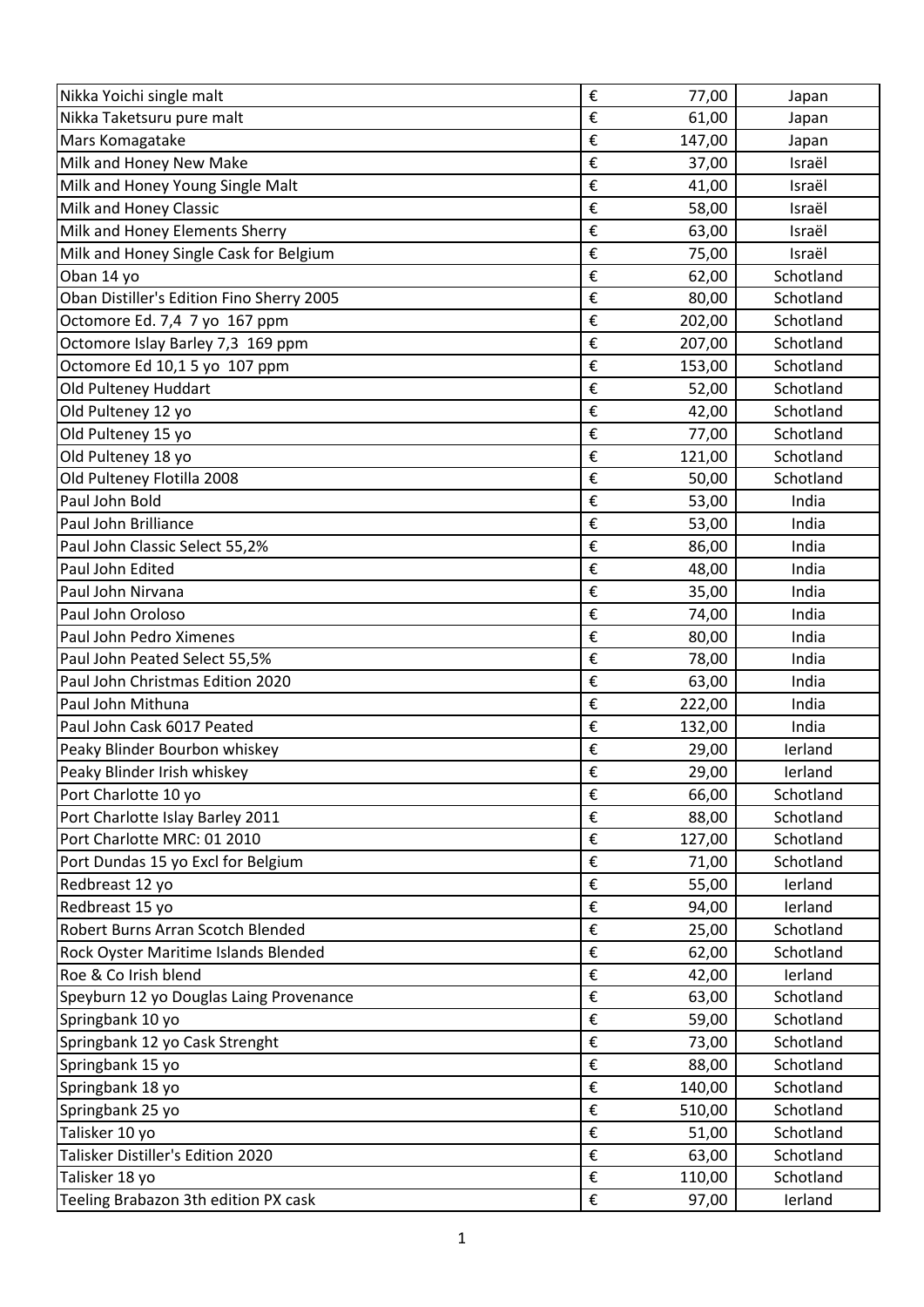| Teeling Brabazon 4th edition Carcavelos cask       | € | 76,00  | lerland    |
|----------------------------------------------------|---|--------|------------|
| <b>Teeling Blackpitts peated</b>                   | € | 54,00  | lerland    |
| Teeling Pineapple Rum cask                         | € | 53,00  | lerland    |
| <b>Teeling Pot Still</b>                           | € | 48,00  | lerland    |
| <b>Teeling Small Batch Rum Cask</b>                | € | 36,00  | lerland    |
| <b>Teeling Single Malt</b>                         | € | 47,00  | lerland    |
| <b>Teeling Single Grain</b>                        | € | 46,00  | lerland    |
| <b>Teeling Stout Cask</b>                          | € | 45,00  | lerland    |
| Tobermory 25 yo Whisky Mercenary                   | € | 139,00 | Schotland  |
| Tomatin 12 yo                                      | € | 45,00  | Schotland  |
| Tomatin 18 yo                                      | € | 86,00  | Schotland  |
| <b>Tomatin Legacy</b>                              | € | 36,00  | Schotland  |
| Tomintoul 15 yo Sauternes cask finish Dram Mor     | € | 125,00 | Schotland  |
| Torabhaig 2017 Legacy                              | € | 60,00  | Schotland  |
| Tullibardine 15yo                                  | € | 62,00  | Schotland  |
| <b>Tullibardine Marsala Cask</b>                   | € | 62,00  | Schotland  |
| Waterford Single Farm small batch  div bottelingen | € | 67,00  | lerland    |
| Wild Turkey Rare Breed bourbon whiskey             | € | 52,00  | <b>USA</b> |
| Wolfburn Aurora Sherry Oak                         | € | 51,00  | Schotland  |
| Wolfburn Langskip                                  | € | 61,00  | Schotland  |
| Wolfburn Morven Light Peat                         | € | 51,00  | Schotland  |
| Wolfburn Belux 5 yo                                | € | 83,00  | Schotland  |
| <b>Wolfburn Small Batch 375</b>                    | € | 79,00  | Schotland  |
| Woodford Reserve kentucky Straight                 | € | 40,00  | <b>USA</b> |
| <b>Writer's Tears</b>                              | € | 39,00  | lerland    |
| <b>Writer's Tears Redhead</b>                      | € | 51,00  | lerland    |
| Yamazakura Blended                                 | € | 54,00  | Japan      |
| Yellow Rose Rye whiskey                            | € | 55,00  | <b>USA</b> |
| Watt Whisky div bottelingen                        |   |        | Schotland  |
| Whisky tasting glas - Glencairn - tulpvorm op voet | € | 5,00   |            |
| Whisky Stones Rocks / 8 stuks                      | € | 22,00  |            |

## *Rum*

| Abuelo 12 y                     | € | 42,00 | Panamá                 |
|---------------------------------|---|-------|------------------------|
| Abuelo 15 y Oloroso             | € | 71,00 | Panamá                 |
| Angostura 1824 12 yo            | € | 72,00 | <b>Trinidad Tobago</b> |
| Angostura 1919 8 yo             | € | 45,00 | <b>Trinidad Tobago</b> |
| Angostura 5 yo                  | € | 31,00 | <b>Trinidad Tobago</b> |
| Angostura 7 yo                  | € | 35,00 | <b>Trinidad Tobago</b> |
| AH Riise 1888 Gold              | € | 56,00 | Denemarken             |
| Arcane Extra Aroma 12 yo        | € | 43,00 | <b>Mauritius</b>       |
| <b>B</b> 13 rum 10 cl           | € | 11,50 | Duitsland              |
| <b>B</b> 13 rum 50 cl           | € | 50,00 | Duitsland              |
| <b>B</b> 13 rum 70 cl           | € | 59,00 | Duitsland              |
| Barbancourt 5 etoiles 8 yo      | € | 36,00 | Haiti                  |
| Barbancourt 13 yo Rum Mercenary | € | 81,00 | Haiti                  |
| Barceló Imperial                | € | 36,00 | Dom. Republiek         |
| Barceló Imperial Onyx           | € | 41,00 | Dom. Republiek         |
| Barceló 30th Aniversario        | € | 97,00 | Dom. Republiek         |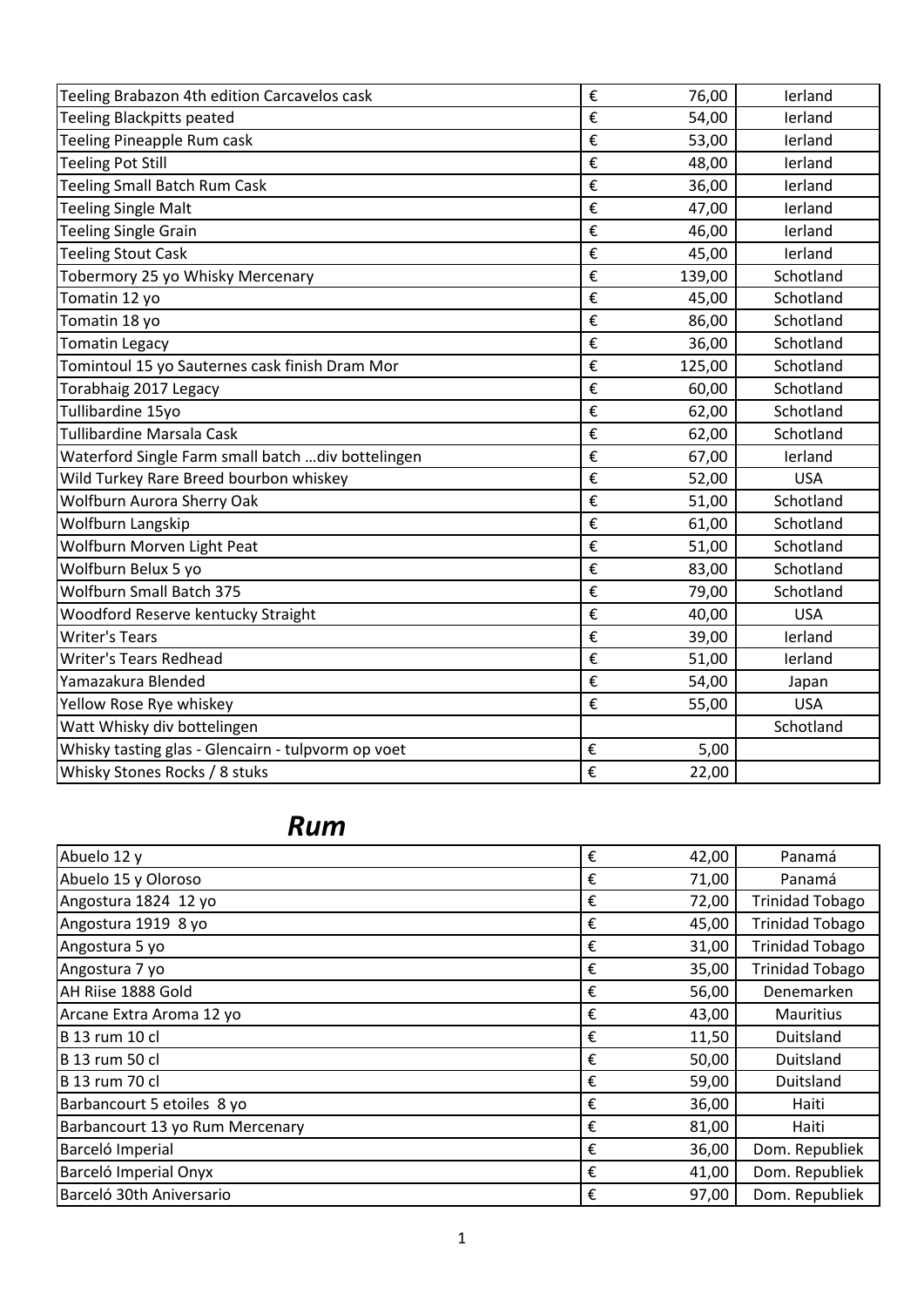| Belroy's Rum                                      | € | 46,00  | België              |
|---------------------------------------------------|---|--------|---------------------|
| Botran Reserva 15 yo                              | € | 41,00  | Guatemala           |
| Cadenhead's Classic rum                           | € | 51,00  | Caraïbes            |
| Caney Añejo Centuria 7 años                       | € | 27,00  | Cuba                |
| Caney Oro Ligero años                             | € | 24,00  | Cuba                |
| Cihuatan 8 yo El Salvador                         | € | 50,00  | El Salvador         |
| Clément XO                                        | € | 61,00  | Martinique          |
| Clément Vieux VSOP                                | € | 45,00  | Martinique          |
| Clement Moka Torrefié single cask                 | € | 50,00  | Martinique          |
| Compagnie des Indes Caraïbes                      | € | 35,00  | Caraïbes            |
| Compagnie des Indes El Salvador 9 ans single cask | € | 60,00  | El Salvador         |
| Compagnie des Indes Jamaica                       | € | 44,00  | Jamaica             |
| Compagnie des Indes West Indies                   | € | 44,00  | Caraïbes            |
| Dictador 12 años                                  | € | 47,00  | Colombia            |
| Dictador 20 años                                  | € | 65,00  | Colombia            |
| Diplomático Ambassador                            | € | 198,00 | Venezuela           |
| Diplomático Reserva Exclusiva                     | € | 46,00  | Venezuela           |
| Diplomatico Vintage 2005                          | € | 99,00  | Venezuela           |
| Don Papa Filipines                                | € | 41,00  | Filippijnen         |
| Doorly's XO Sherry                                | € | 38,00  | <b>Barbados</b>     |
| Dos Maderas 5 + 5 yo                              | € | 47,00  | Guyana/Spanje       |
| Dos Maderas 10 + 5 yo Luxus                       | € | 132,00 | Caraïben/Spanje     |
| El Dorado 12 yo                                   | € | 44,00  | <b>Brits Guyana</b> |
| El Dorado 21 yo                                   | € | 98,00  | <b>Brits Guyana</b> |
| Fair Belize XO                                    | € | 46,00  | <b>Belize</b>       |
|                                                   |   |        |                     |
| Flor de Caña Centenario Gold 18 yo                | € | 51,00  | Nicaragua           |
| <b>Gold of Mauritius Dark</b>                     | € | 44,00  | <b>Mauritius</b>    |
| Hampden 8 yo Kintra                               | € | 70,00  | Jamaica             |
| Hampden Fire Overproof                            | € | 41,00  | Jamaica             |
| Havana Club Añejo 7 yo                            | € | 37,00  | Cuba                |
| Havana Club Añejo Especial                        | € | 27,00  | Cuba                |
| Havana Club Selección de Maestros                 | € | 56,00  | Cuba                |
| Havana Club Tribute                               | € | 335,00 | Cuba                |
| Havana Club Union                                 | € | 318,00 | Cuba                |
| <b>HSE Black Sheriff</b>                          | € | 36,00  | Martinique          |
| <b>JM Vieux VSOP</b>                              | € | 50,00  | Martinique          |
| JM XO                                             | € | 67,00  | Martinique          |
| JM Multi Millésime                                | € | 67,00  | Martinique          |
| Kuna Aged Panama rum                              | € | 39,00  | Panama              |
| La Hechicera                                      | € | 52,00  | Colombia            |
| Matusalem Gran Reserva 15 años                    | € | 40,00  | Dom. Republiek      |
| Millonario Solera 15 yo                           | € | 54,00  | Peru                |
| Millonario XO                                     | € | 95,00  | Peru                |
| Mount Gay 1703                                    | € | 131,00 | <b>Barbados</b>     |
| Mount Gay Black Barrel                            | € | 51,00  | <b>Barbados</b>     |
| Mount Gay XO                                      | € | 55,00  | <b>Barbados</b>     |
| Mount Gay copper Stills 2 X 35 cl                 | € | 97,00  | <b>Barbados</b>     |
| Neisson Reserve Speciale                          | € | 59,00  | Martinique          |
| New Grove 10 yo                                   | € | 48,00  | Mauritius           |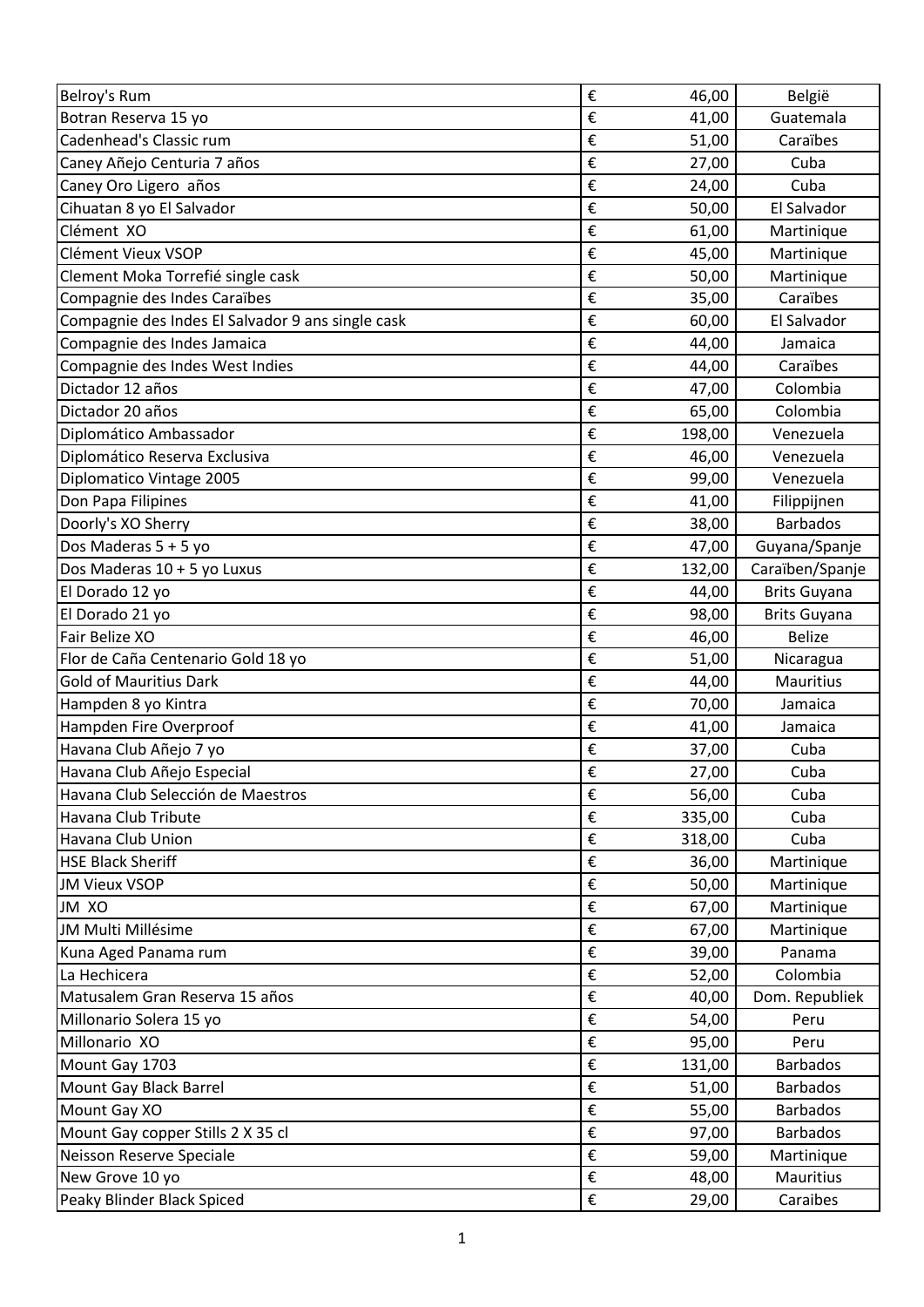| Plantation Gift Pack 6 X 10 cl          | € | 59,00  | diversen               |
|-----------------------------------------|---|--------|------------------------|
| Plantation Barbados XO 20th Aniversario | € | 58,00  | <b>Barbados</b>        |
| Plantation Guatemala / Belize 6 yo      | € | 35,00  | Guatemala              |
| Plantation Isle Of Fiji                 | € | 35,00  | Fiji                   |
| Plantation Panama 2006                  | € | 54,00  | Panamá                 |
| Plantation Peru Vintage 2006            | € | 74,00  | Peru                   |
| Plantation Pineapple rum                | € | 37,00  | Frankrijk              |
| <b>Plantation Trinidad 2008</b>         | € | 55,00  | <b>Trinidad</b>        |
| <b>Plantation Wit 3 Stars</b>           | € | 24,00  | Jam/Barb/Trinid        |
| <b>Plantation Overproof OFTD</b>        | € | 39,00  | Diversen               |
| Plantation Xaymaca                      | € | 36,00  | Jamaica                |
| Portmourant 13 yo Rum Mercenary         | € | 68,00  | Guyana                 |
| Pusser's Gunpowder Rum                  | € | 41,00  | <b>Brits Guyana</b>    |
| Rum Nation Barbados 8 yo                | € | 46,00  | <b>Barbados</b>        |
| Rum Nation Panamá 21 yo                 | € | 106,00 | Panamá                 |
| Rum Nation Trinidad 5 yo                | € | 47,00  | <b>Trinidad Tobago</b> |
| Sample Eleven Blended Rum               | € | 36,00  | Caraïbes               |
| Santiago de Cuba 12 yo                  |   |        |                        |
| Savanna 7 yo                            | € | 53,00  | La Reunion             |
| Savanna Millésime 2012                  | € | 63,00  | La Reunion             |
| Summum Añejo Solera 12 yo               | € | 43,00  | Dom. Republiek         |
| Trois Rivières VSOP                     | € | 52,00  | Martinique             |
| Trois Rivières Single Cask 2007         | € | 74,00  | Martinique             |
| Uitvlugt 21 yo Rum Mercenary            | € | 119,00 | Guyana                 |
| Worthy Park Single Estate               | € | 66,00  | Jamaica                |
| Zacapa Centenario 23 años               | € | 65,00  | Guatemala              |
| Zacapa XO                               | € | 145,00 | Guatemala              |
| Zaya 12 y                               | € | 53,00  | <b>Trinidad Tobago</b> |

| diversen                                      |   |        |            |
|-----------------------------------------------|---|--------|------------|
| Champagnes en schuimwijnen                    |   |        |            |
| Cava CanXa Brut                               | € | 12,00  | Spanje     |
| Champagne Ayala Brut Majeur                   | € | 39,00  | Frankrijk  |
| Champagne Ayala Brut Majeur Magnum            | € | 85,00  | Frankrijk  |
| Champagne Ayala Rosé Majeur                   | € | 46,00  | Frankrijk  |
| Champagne Bollinger la Grande année 2012      | € | 132,00 | Frankrijk  |
| Champagne Bollinger Spécial Cuvée Brut        | € | 59,00  | Frankrijk  |
| Champagne Gruet Brut - Blanc de Noirs         | € | 25,00  | Frankrijk  |
| Champagne Gruet Brut - Blanc de Noirs Magnum  | € | 54,00  | Frankrijk  |
| Champagne Laurent Perrier Cuvée brut 37,50 cl | € | 23,00  | Frankrijk  |
| Champagne Pierre Moncuit Brut Grand Cru       | € | 36,00  | Frankrijk  |
| Champagne Ruinart Blancs de blancs            | € | 81,00  | Frankrijk  |
| Cremant de Loire Langlois                     | € | 15,00  | Frankrijk  |
| <b>Diversen</b>                               |   |        |            |
| Aalborg Taffel Akvavit 1L                     | € | 32,00  | Denemarken |
| Aalborg Jubileums Akvavit                     | € | 31,00  | Denemarken |
| Arran Gold Cream Likeur                       | € | 22,00  | Schotland  |
| Advokaat FX De Beukelaer                      | € | 15,00  | België     |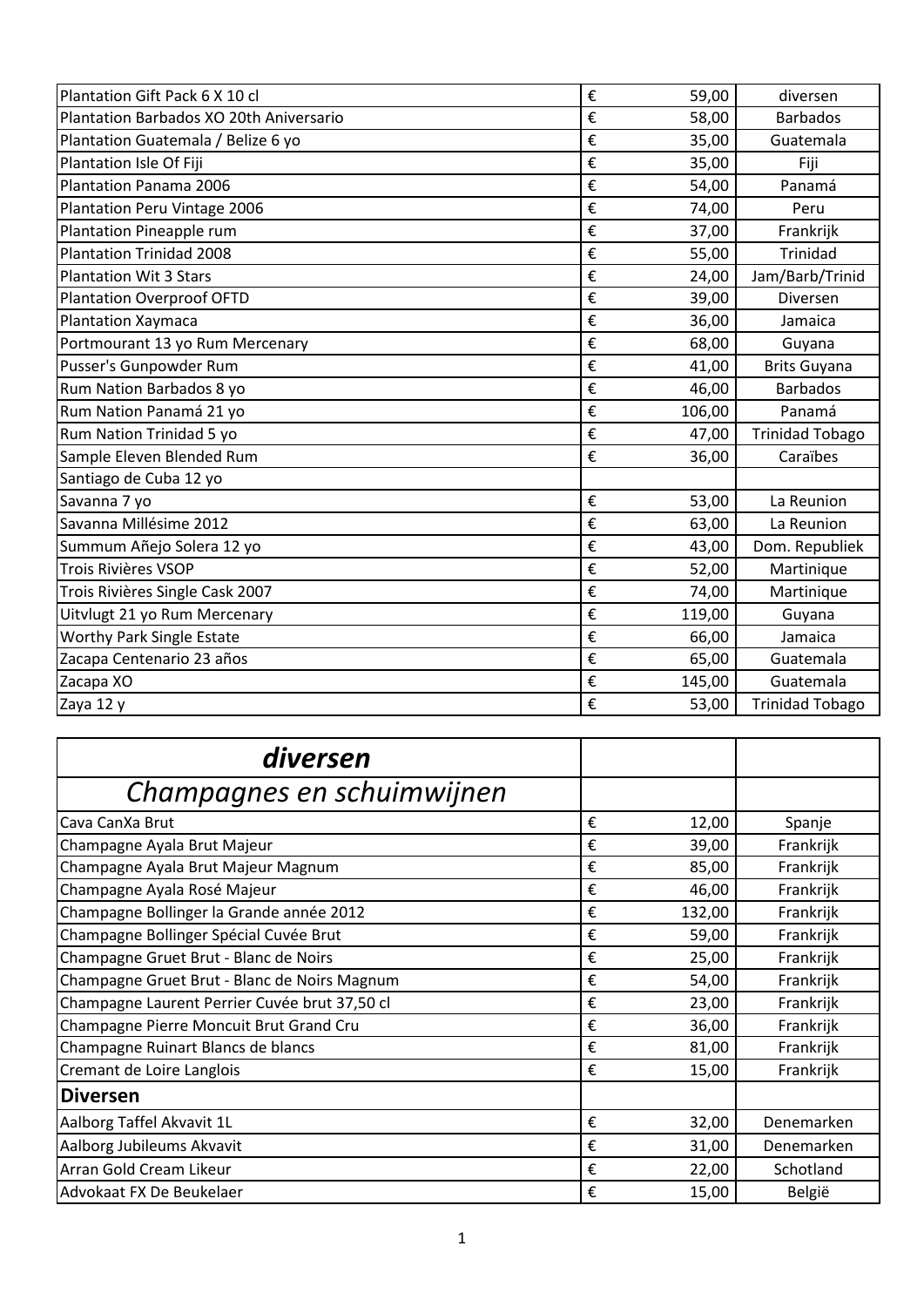| <b>Absinth Grande Absente</b>                                 | € | 50,00    | Frankrijk  |
|---------------------------------------------------------------|---|----------|------------|
| Amaretto Gozio                                                | € | 24,00    | Italië     |
| Armagnac Chateau Garreau XO 15Y 50 cl                         | € | 68,00    | Frankrijk  |
| Armagnac Chateau Garreau 1985 50cl                            | € | 92,00    | Frankrijk  |
| Armagnac Chateau Garreau 1985 karaf 70cl                      | € | 176,00   | Frankrijk  |
| Armagnac Chateau Garreau assortiment Napoleon, XO15 ans, 1985 | € | 35,00    | Frankrijk  |
| Armagnac Darroze Domaine Martin 1997                          | € | 90,00    | Frankrijk  |
| Belroy's El Presidente                                        | € | 42,00    | België     |
| Belroy's Negroni                                              | € | 42,00    | België     |
| Belroy's Vesper Martini                                       | € | 42,00    | België     |
| <b>Brandy Asbach Uralt</b>                                    | € | 23,00    | Duitsland  |
| Brandy Paul John XO                                           | € | 113,00   | India      |
| Cachaça 51                                                    | € | 25,00    | Brazilië   |
| Calvados Château du Breuil 15 ans                             | € | 64,00    | Frankrijk  |
| Calvados Christian Drouin VSOP Pale & Dry                     | € | 51,00    | Frankrijk  |
| Calvados Christian Drouin Pomme Prisonnière                   | € | 90,00    | Frankrijk  |
| <b>Calvados Lemorton Domfrontais</b>                          | € | 48,00    | Frankrijk  |
| Calvados Boulard                                              | € | 32,00    | Frankrijk  |
| Clément Créole Shrubb Orange Liqueur                          | € | 32,00    | Martinique |
| Clément likeur Mahina coco                                    | € | 22,00    | Martinique |
| Cognac Camus VS Elegance                                      | € | 41,00    | Frankrijk  |
| Cognac Davidoff XO                                            | € | 174,00   | Frankrijk  |
| Cognac Delamain XO Pale & Dry                                 | € | 90,00    | Frankrijk  |
| Cognac Delamain XO Vesper                                     | € | 138,00   | Frankrijk  |
| Cognac Hine H by Hine VSOP                                    | € | 45,00    | Frankrijk  |
| <b>Cognac Hine Rare VSOP</b>                                  | € | 59,00    | Frankrijk  |
| <b>Cognac Pierre Ferrand Ambre</b>                            | € | 49,00    | Frankrijk  |
| Cognac Rémy Martin Louis XIII                                 | € | 3.250,00 | Frankrijk  |
| Cognac ABK6 VSOP                                              | € | 55,00    | Frankrijk  |
| Cognac ABK6 XO Family Cellar                                  | € | 98,00    | Frankrijk  |
| <b>Cognac Vallein Tercinier VS</b>                            | € | 32,00    | Frankrijk  |
| Cognac Vallein Tercinier Napoleon                             | € | 60,00    | Frankrijk  |
| Cognac Vallein Tercinier Lot 89                               | € | 136,00   | Frankrijk  |
| Chartreuse Verte likeur 55%                                   | € | 47,00    | Frankrijk  |
| Drambuie Whisky likeur                                        | € | 33,00    | Schotland  |
| Golden Eight Poire Williams likeur                            | € | 45,00    | Frankrijk  |
| <b>Belle Poire Likeur</b>                                     | € | 25,00    | Frankrijk  |
| Poire Prisonnière Williams Massenez                           | € | 51,00    | Frankrijk  |
| <b>Elixir d'Anvers</b>                                        | € | 28,00    | België     |
| Elixir de Spa                                                 | € | 32,00    | België     |
| Gin Amazonian                                                 | € | 46,00    | Peru       |
| <b>Gin Amuerte Red</b>                                        | € | 62,00    | Peru       |
| Gin Bobby's Schiedam                                          | € | 40,00    | Nederland  |
| Gin Belroy's                                                  | € | 41,00    | België     |
| Gin B 13 5 cl                                                 | € | 6,80     | Duitsland  |
| Gin B 13 70 cl                                                | € | 46,00    | Duitsland  |
| Gin Sir Chill                                                 | € | 48,00    | België     |
| <b>Gin Citadelle</b>                                          | € | 33,00    | Frankrijk  |
| Gin Citadelle Old Tom 50cl                                    | € | 33,00    | Frankrijk  |
| Gin Citadelle Wild Blossom                                    | € | 55,00    | Frankrijk  |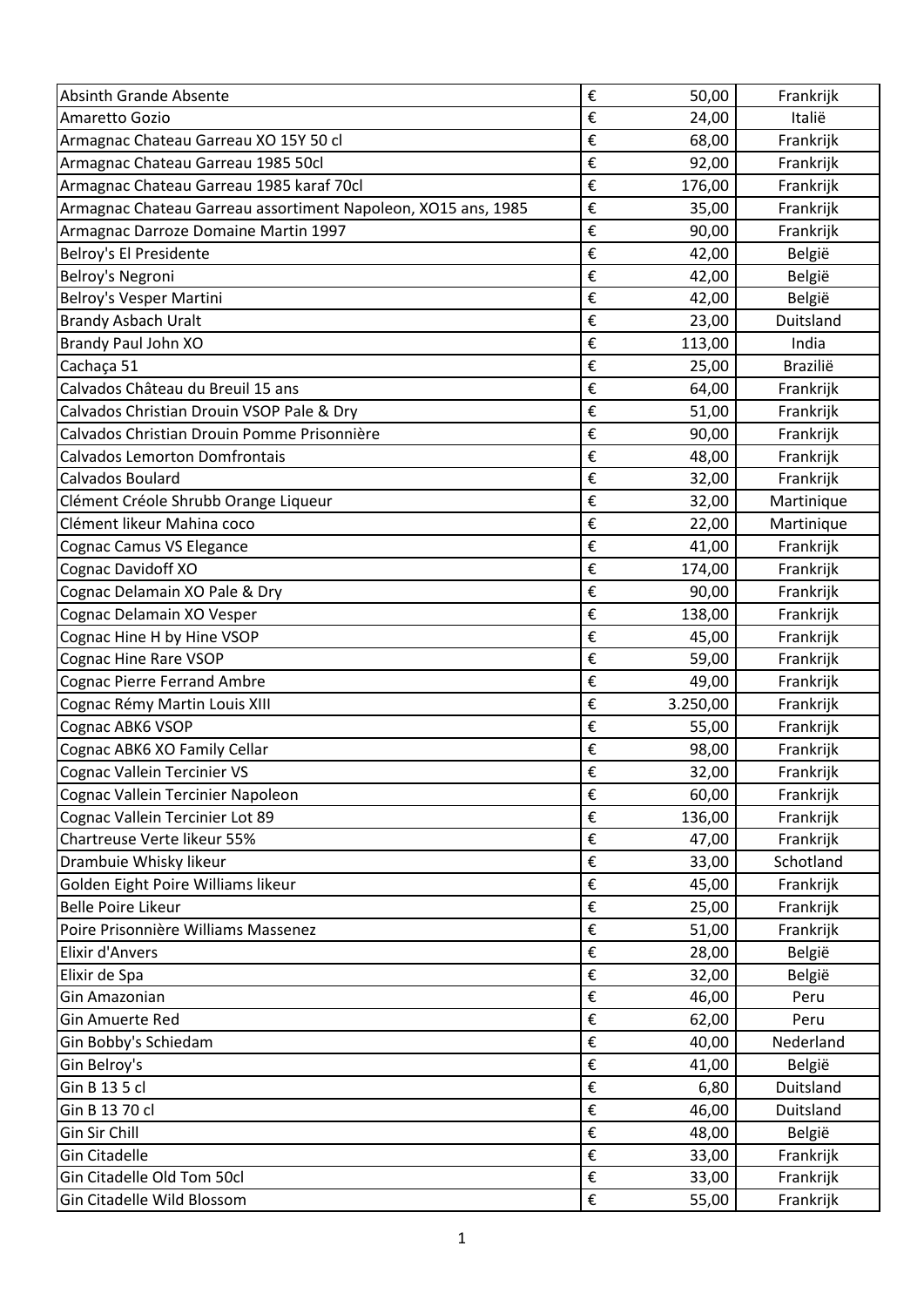| Gin Ferdinands Saar gin                    | € | 41,00  | Duitsland     |
|--------------------------------------------|---|--------|---------------|
| Gin Satao                                  | € | 42,00  | Duitsland     |
| <b>Gin Generous</b>                        | € | 43,00  | Frankrijk     |
| Gin Hendrick's                             | € | 42,00  | Schotland     |
| Gin Hendrick's Orbium                      | € | 48,00  | Schotland     |
| <b>Gin Law</b>                             | € | 50,00  | Ibiza         |
| Gin Le Gin Drouin                          | € | 36,00  | Frankrijk     |
| Gin Le Gin Drouin Carmina                  | € | 36,00  | Frankrijk     |
| Gin Mombasa Club                           | € | 41,00  | Engeland      |
| Gin Monkey 47                              | € | 47,00  | Duitsland     |
| <b>Gin Opihr Oriental Spiced</b>           | € | 38,00  | Engeland      |
| Gin Peaky Blinder dry spiced               | € | 29,00  | lerland       |
| <b>Gin Scapegrace</b>                      | € | 41,00  | Nieuw Zeeland |
| <b>Gin Scapegrace Black</b>                | € | 45,00  | Nieuw Zeeland |
| Gin Sorgin                                 | € | 40,00  | Frankrijk     |
| <b>Gin Tanquerray Rangpur</b>              | € | 36,00  | Engeland      |
| Gin Tanquerray Nr. 10                      | € | 39,00  | Engeland      |
| <b>Gin The Botanist</b>                    | € | 43,00  | Schotland     |
| <b>Gin The Duke</b>                        | € | 52,00  | Duitsland     |
| Gin Wagging Finger Adm. De Ruyter 57,50%   | € | 45,00  | Nederland     |
| <b>Gin Wagging Finger Final Version</b>    | € | 40,00  | Nederland     |
| Gin Wagging Finger American Oak            | € | 45,00  | Nederland     |
| Gin Whitley Neill Blood Orange             | € | 37,00  | Engeland      |
| Grappa Marzadro La Trentina 70cl           | € | 34,00  | Italië        |
| Grappa Marzadro Le diciotto Lune 50 cl     | € | 37,00  | Italië        |
| Grappa Marzadro 18 Lune Port Finish        | € | 57,00  | Italië        |
| Hierbas marimayans                         | € | 35,00  | Ibiza         |
| Irish Mist likeur                          | € | 31,00  | lerland       |
| Jenever St Pol Oude graanjenever 49% blauw | € | 36,00  | België        |
| Jenever St Pol 30% rood                    | € | 23,00  | België        |
| Kahlua koffielikeur                        | € | 23,00  | <b>USA</b>    |
| Limoncello Rossi d'Asiago                  | € | 21,00  | Italië        |
| Limoncello Marzadro                        | € | 27,00  | Italië        |
| Mezcal Nucano Joven Cuishe                 | € | 81,00  | Mexico        |
| Mezcal Nucano Joven Espadin                | € | 53,00  | Mexico        |
| Orangecello Spiked                         | € | 33,00  | België        |
| Pastis de Provence Henri Bardouin          | € | 32,00  | Frankrijk     |
| Pineau des Charentes Blanc Gautier         | € | 14,00  | Frankrijk     |
| Pineau des Charentes ABK6 10 ans           | € | 20,00  | Frankrijk     |
| Pisco Barsol Primero Quebranta             | € | 32,00  | Peru          |
| Porto Fonseca BIN 27                       | € | 18,00  | Portugal      |
| Porto Graham's Late Bottled Vintage        | € | 18,00  | Portugal      |
| Porto Taylor's 10 y                        | € | 26,00  | Portugal      |
| Porto Taylor's 20 y                        | € | 55,00  | Portugal      |
| Porto Taylor's 40 y                        | € | 225,00 | Portugal      |
| Porto Taylor's chip Dry white              | € | 18,00  | Portugal      |
| Porto Taylor's quinta Vargellas            | € | 52,00  | Portugal      |
| Ron Miel Nadal                             | € | 25,00  | Mallorca      |
| Sambuca Latinae                            | € | 25,00  | Italië        |
| Sherry Gonzalez Byass Alfonso Ororoso Seco | € | 15,00  | Spanje        |